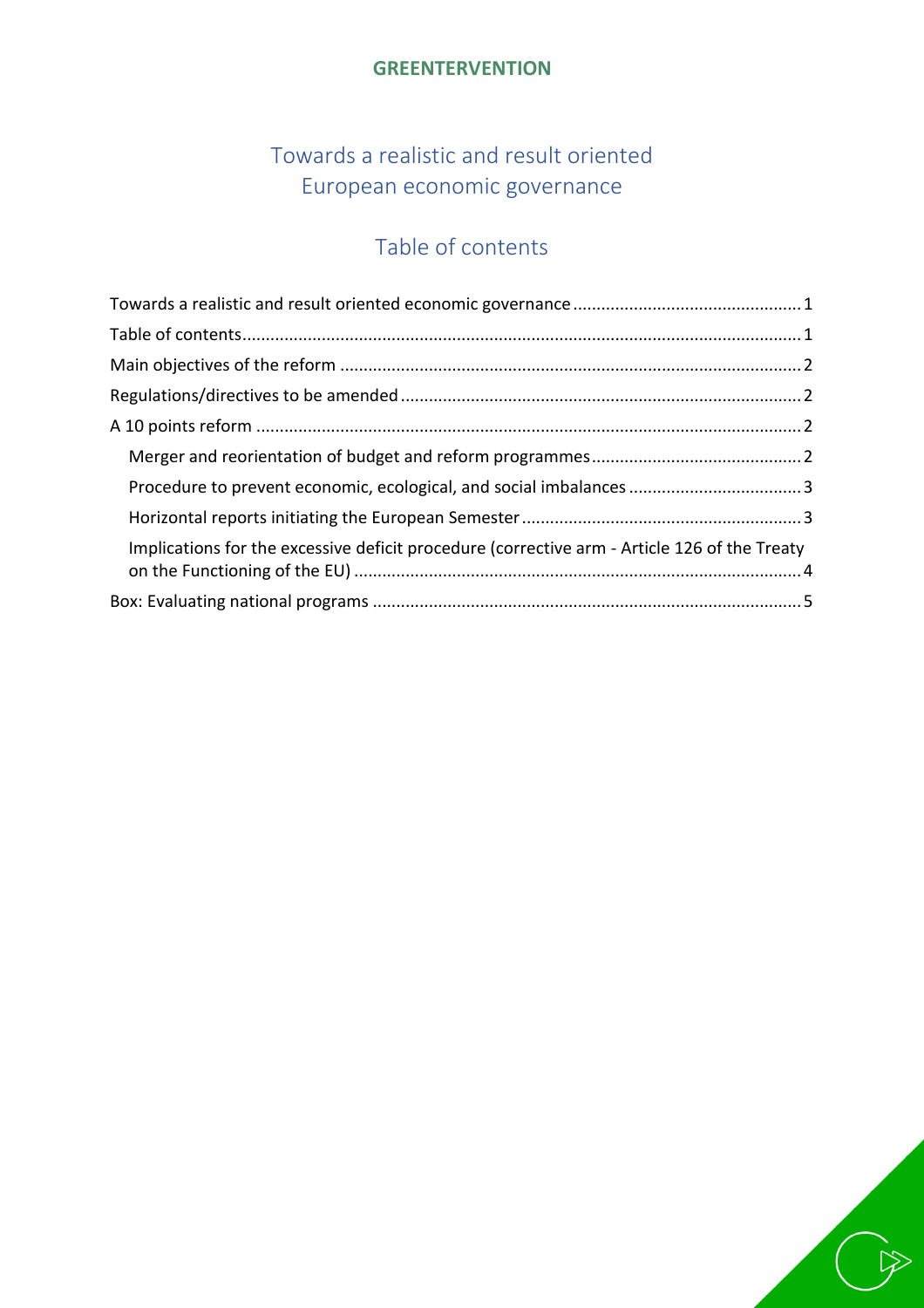## <span id="page-1-0"></span>Main objectives of the reform :

The coordination of economic and fiscal policies is realistic and guided by results. Procedures and documentation are streamlined.

# <span id="page-1-1"></span>Regulations/directives to be amended

The directives and regulations whose legal basis is Article 121 of the Treaty (preventive budgetary procedure and macroeconomic imbalance procedure) will be amended. These amendments are subject to co-decision by the Council (qualified majority) and the Parliament (majority). The regulations/directives to be amended/replaced as necessary are the legislative acts 1466/97 as amended by 1175/2011, 1173/2011, 1174/2011, 1176/2011, 472/2013 and 473/2013.

# <span id="page-1-2"></span>A 10 points reform

 $\overline{a}$ 

#### <span id="page-1-3"></span>Merger and reorientation of budget and reform programmes

1. In the framework of the European Semester member states are due two present in Spring two programs: one focusing on budgetary aggregates, the other on planned policies and policy reforms<sup>1</sup>. It is proposed that member states present only a single national "Transition and Budgetary Guidance Programme" (TBGP) for a coherent representation of budgetary commitments and public policy measures, either regulatory or administrative. The TBGP will be a five-year rolling programme and be adjustable annually to take account of uncertainties linked to cyclical variations or implementation difficulties as well as possible changes in political majorities. The core of the TBGP will, however, consist of a medium/longterm programme of financial commitments promoting a just ecological transition as well as a commitment to a sustained reduction of expenditures that are unfavourable to it.

2. Each national programme will be validated annually by the Council on a proposal from the Commission and after receiving the opinion of the European Parliament.

3. The evaluation of the national programmes will focus on the contribution to the resilience and solidarity of the European Union. This will include an assessment of the sustainability of the public debt path, the response to cyclical economic fluctuations and the contribution to the convergence of European economies. The assessment will also cover compliance with the European objectives of full employment and the fight against poverty, the Green Pact for Europe, the realisation of the European set of fundamental social rights and a just transition<sup>2</sup> (for more details on the assessment criteria, see box).

<sup>&</sup>lt;sup>1</sup> These are the "national reform programme" and the stability programme (or convergence programme for non-euro area Member States) which are presented each year by the Member States before the end of April. <sup>2</sup> Unobservable variables whose estimation is questionable and contested, such as "potential output" or "noninflationary unemployment rate" are no longer used.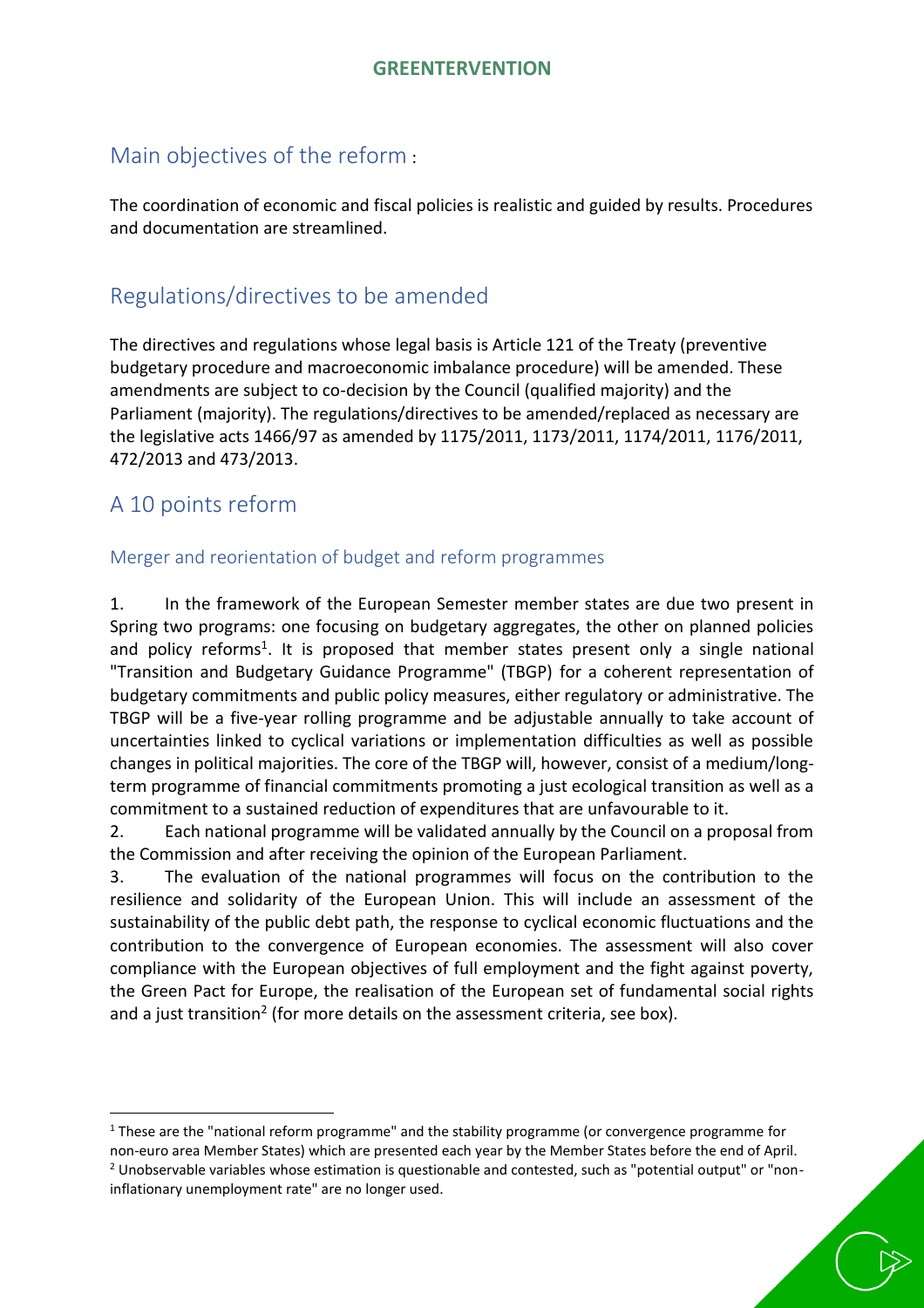#### <span id="page-2-0"></span>Procedure to prevent economic, ecological, and social imbalances

4. The procedures for the prevention of excessive budget deficits and for the prevention and correction of macroeconomic imbalances will be replaced by a single procedure for "economic, social and environmental sustainability"<sup>3</sup> .

5. The "economic, social and environmental sustainability" procedure will be based on indicators alerting to the emergence of imbalances or risks endangering the economic and financial stability and convergence of European economies as well as social and environmental sustainability and compliance with the European objectives listed above (point 3).

6. The exceeding of alert thresholds will trigger an in-depth dialogue between the European Commission and the national authorities. At the end of the dialogue, the European Commission will submit to the Council and the European Parliament draft conclusions on the appropriateness of corrective measures and amendments to the national Transition and Budgetary Guidance Programme.

7. The dialogue will include in the country concerned a phase of public debate with the participation of the social partners and all relevant stakeholders, particularly in the environmental field. The debate will be informed by data on the assessment of imbalances and risks.

#### <span id="page-2-1"></span>Horizontal reports initiating the European Semester

 $\overline{a}$ 

8. Horizontal reports<sup>4</sup> initiating the European Semester will be streamlined and, as far as possible, merged. In addition to an analysis of progress towards the European objectives listed under point 2 above, they will principally include a structured analysis of the evolution of short, medium and long-term social, environmental and financial risks to the European economy and to the euro area.

9. The recommendations for the euro area will pay particular attention to the risks of persistent or widening imbalances between the euro area economies, the need for countercyclical action, the relative effectiveness of fiscal, monetary and prudential policies and the coordination of these three policies. The need for intervention by a central and European fiscal and financial instrument will be assessed.

<sup>&</sup>lt;sup>3</sup> There is no rationale for treating macroeconomic imbalances and fiscal policies, which are a major instrument for their correction, in different procedures.

<sup>4</sup> Annual Strategy for Sustainable Growth, Report on the Early Warning Mechanism, Draft EU Council Recommendations on Economic Policy in the Euro Area, Draft Joint Employment Report.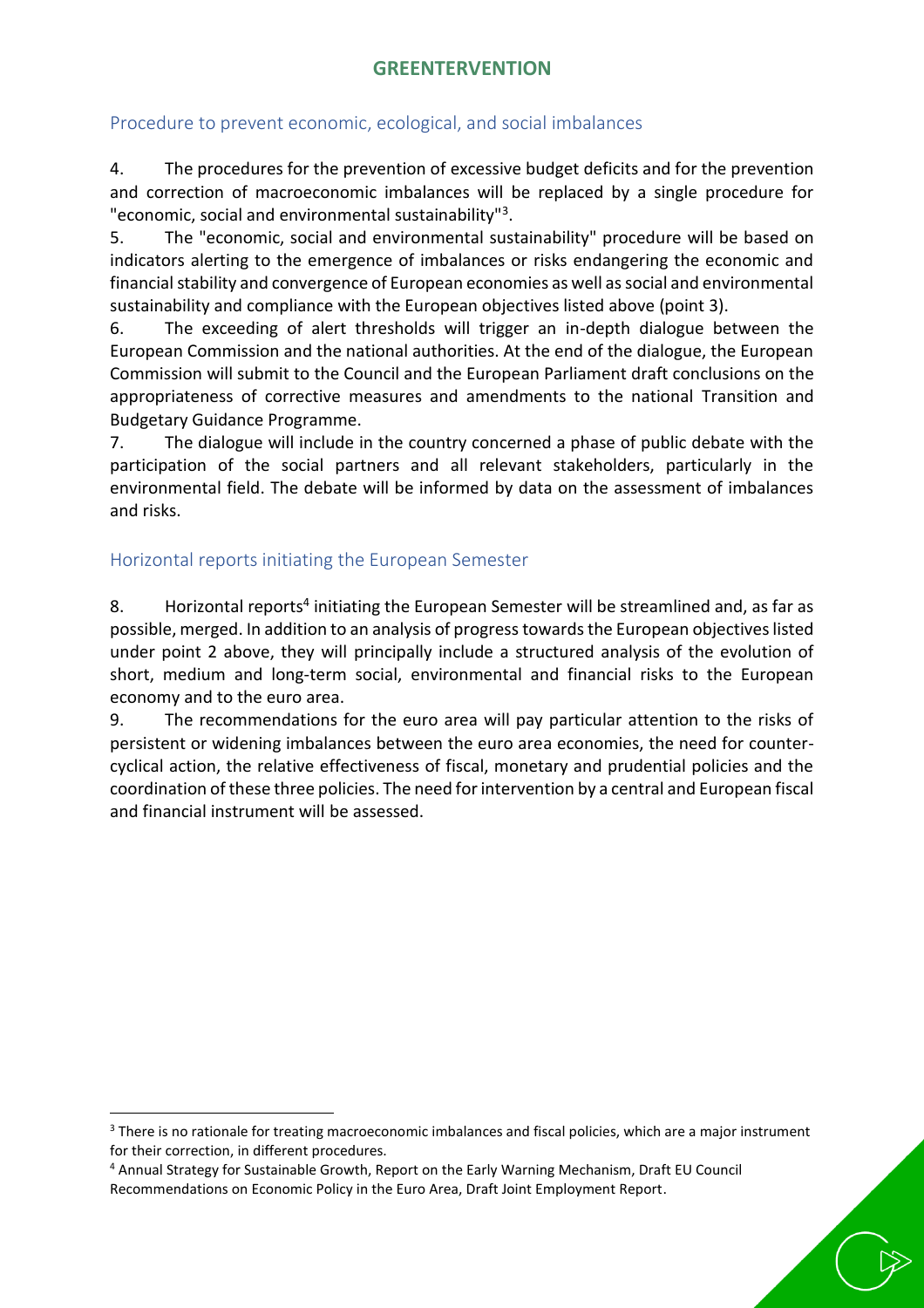### <span id="page-3-0"></span>Implications for the excessive deficit procedure (corrective arm - Article 126 of the Treaty on the Functioning of the EU)

10. When the level of government deficits and debt exceeds the reference values provided for in the Treaty on the Functioning of the European Union (Protocol No. 12 of the TFEU), the conclusions and analyses of the new "procedure for the prevention of economic, ecological and social imbalances" will make it possible to determine the relevant factors to be taken into consideration by the European Commission in concluding on the opening of an excessive deficit procedure.

Complements:

- **[Budgetary rules fit for the European Green deal](https://greentervention.files.wordpress.com/2022/02/quality-note-eng.pdf)**
- [Réformer le Pacte de Stabilité](https://theothereconomy.com/fr/propositions/reformer-le-pacte-de-stabilite-et-de-croissance/) : par le site compagnon Theothereconomy